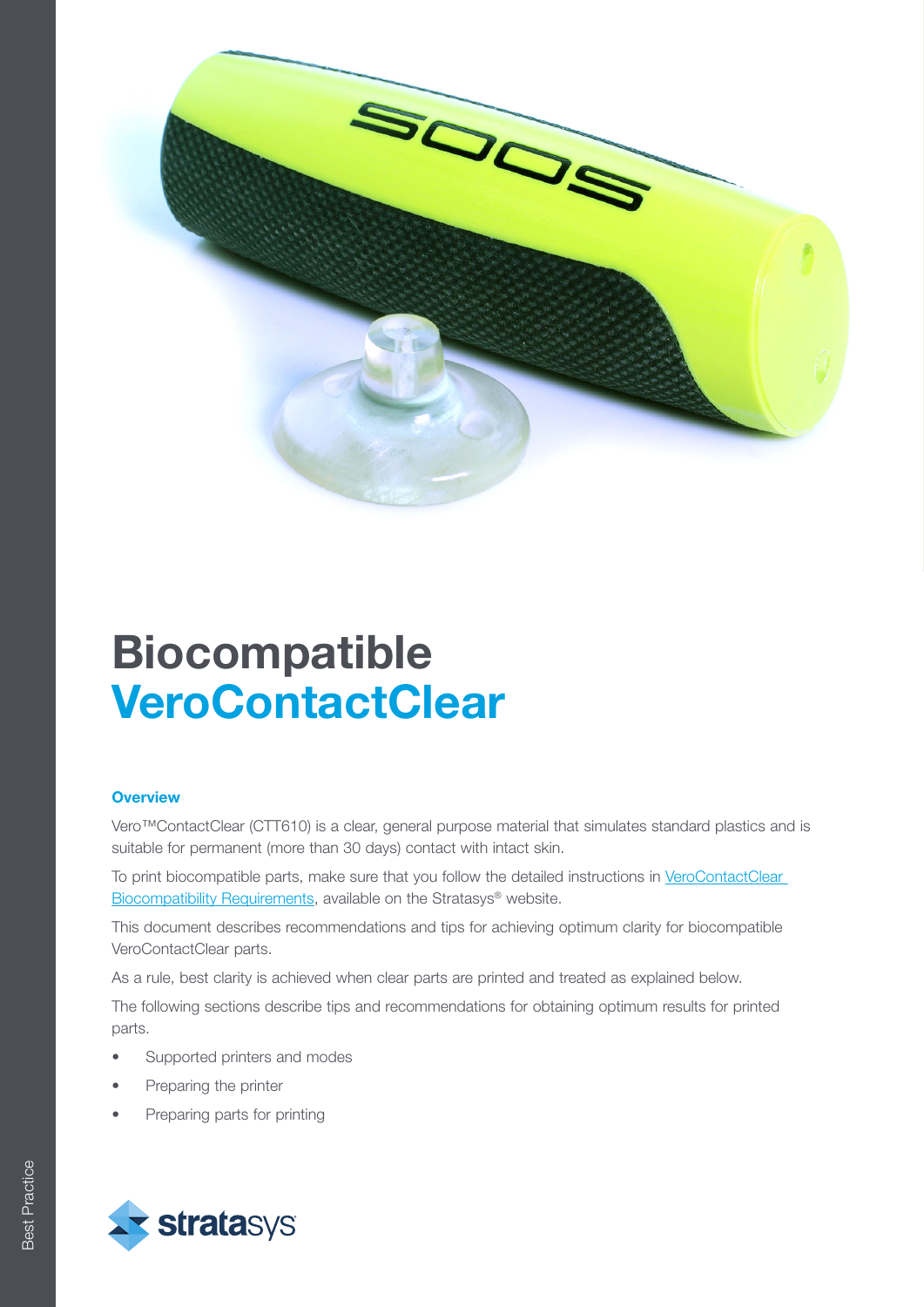## Biocompatible **VeroContactClear**

## Printing Recommendations and Tips

### Supported Printers

VeroContactClear can be printed on the following printers:

- J8™ Series
- J55™ Prime
- J35™ Pro

These printers must be running GrabCAD Print™ version 1.56 and above.

#### Preparing the printer

To ensure biocompatible parts, make sure to read and follow the instructions in the **[VeroContactClear Biocompatibility Requirements](https://support.stratasys.com/materials/polyjet-materials/biocompatible)**.



![](_page_1_Picture_11.jpeg)

Figure 1: Water bottle mouthpiece printed with VeroContactClear

![](_page_1_Picture_13.jpeg)

Figure 2: 3D printed, biocompatible syringe